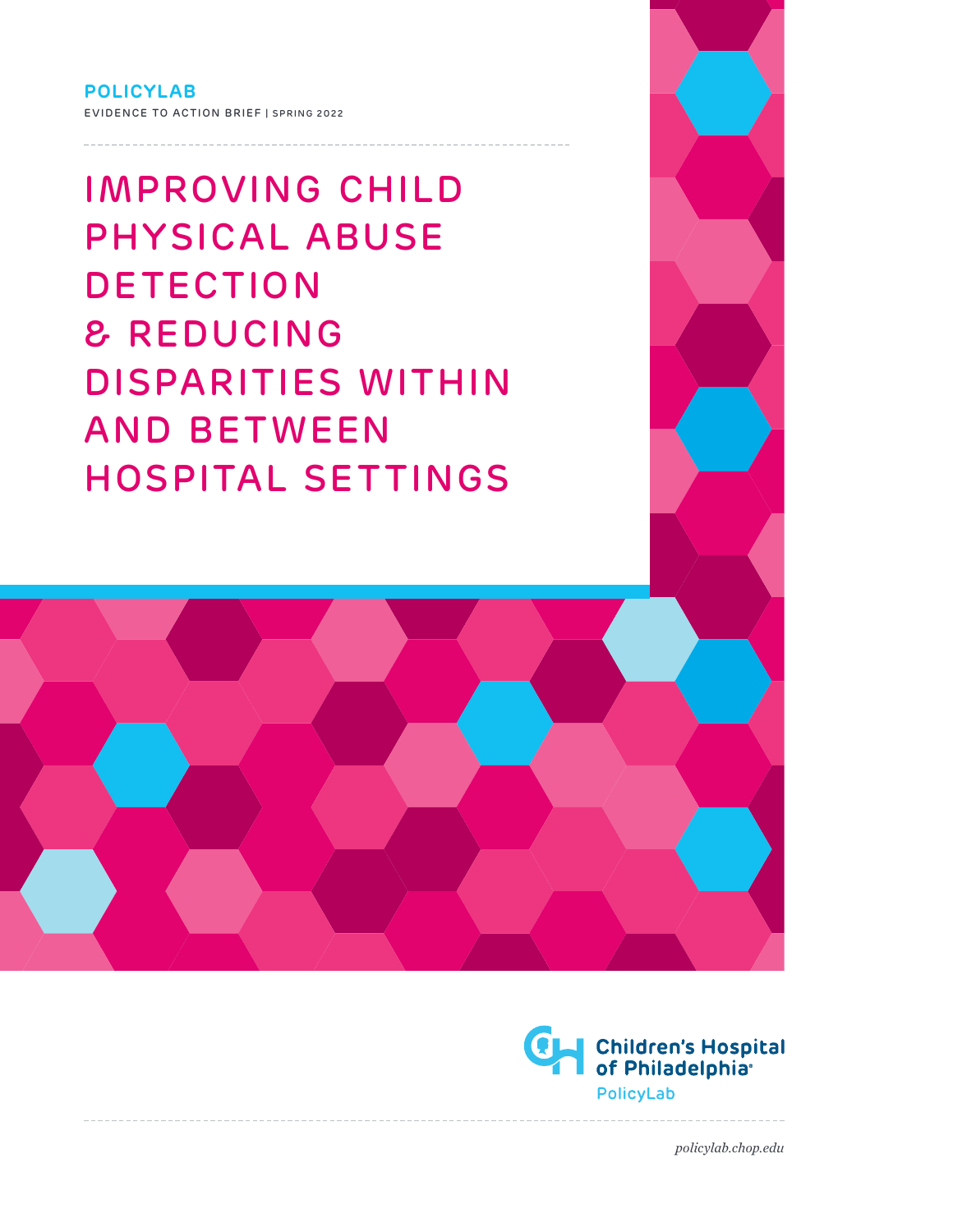# 3 **EXECUTIVE SUMMARY**

# 14

**WHAT CAN BE DONE**

# 4 **BACKGROUND**

 $- - - - - - - - - -$ 

# 17

## **CONCLUSION**

# 6 **WHAT OUR RESEARCH SHOWS US**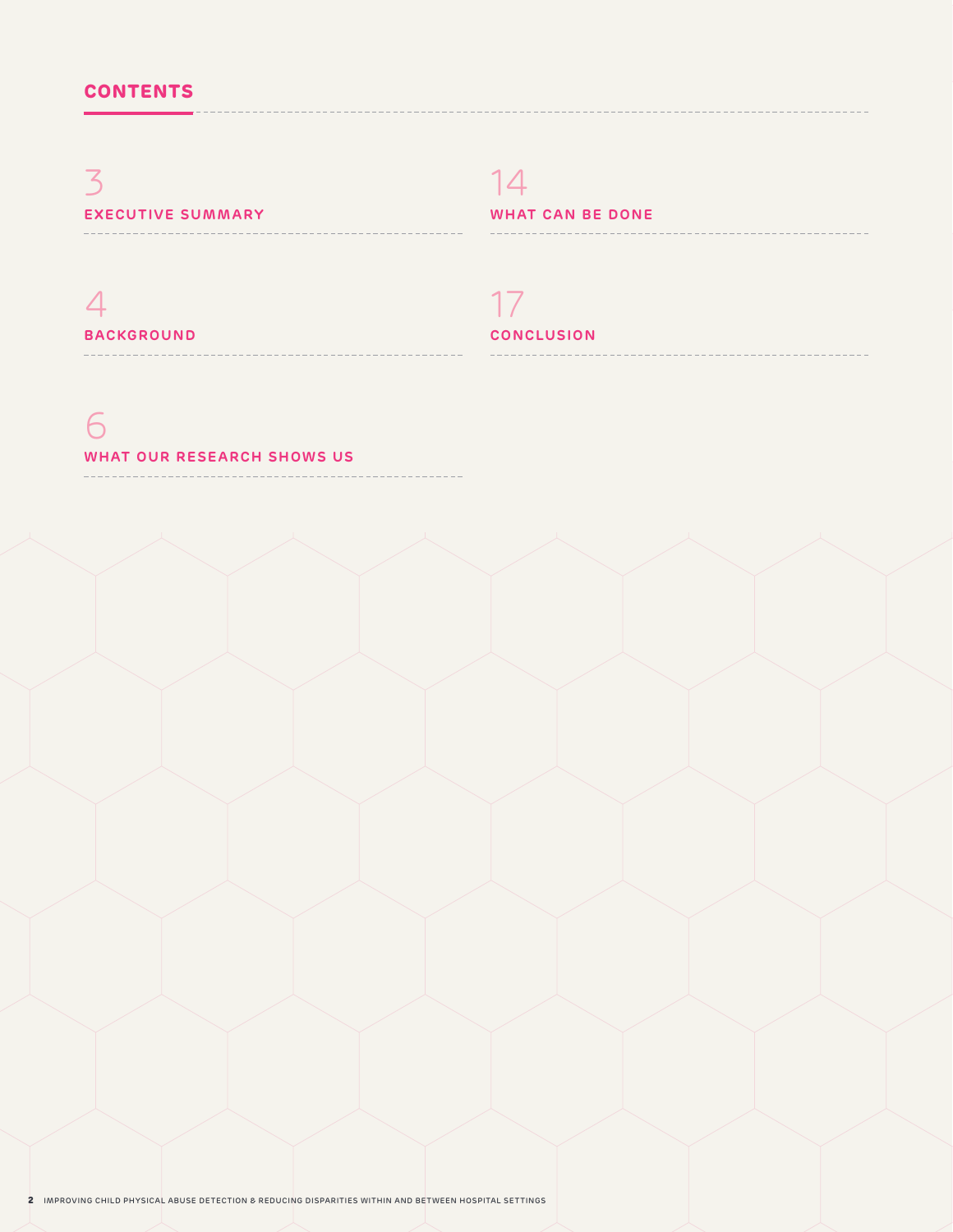### **EXECUTIVE SUMMARY**

Nearly 5,000 children are hospitalized and more than 670 die each year in the United States as a result of abusive injuries.**1,2** Unfortunately, as many as one-third of young children diagnosed with an abusive injury had prior medical visits during which a provider could have detected their abuse but didn't—representing missed opportunities for intervention and possible protection from further harm.3–10

Child abuse can be especially difficult to identify and diagnose in young, preverbal children, so the American Academy of Pediatrics (AAP) recommends providers perform a skeletal survey to identify occult (hidden) fractures in all children under age 2 with injuries that raise concerns for physical abuse.<sup>11-13</sup> Little is known, however, about the interpretation and implementation of these recommendations in the hospital setting. A health care provider's decision to screen for occult fractures is likely not dependent solely on the characteristics of a child's injury, but also the clinician's perceptions of the likelihood of abuse occurring in the child's household. This risks creating disparities in care, particularly related to race and socioeconomic status (SES).

In reviews of pediatric and general hospital data from across the U.S., PolicyLab research found uneven use of skeletal surveys to evaluate for additional occult injuries among young injured children. There were significant differences with regards to race and SES, as well as variation across different hospital settings. This raises

concern for potential overevaluation for physical abuse in some youth presenting with lower risk (which can lead to negative outcomes such as unnecessary stress and medical costs) and underevaluation in other children presenting with higher-risk injuries (which could lead to missed cases of abuse). These findings highlight the need to improve our ability to detect and address child abuse for all children, and have led PolicyLab researchers to develop, implement and evaluate patient-specific clinical guidelines for occult injury screening.14–16

This *Evidence to Action* brief reviews the data on disparities in child abuse evaluation in the hospital setting, reports the results of current efforts to address this critical issue, and proposes specific recommendations for health care systems and hospital administrators. We also provide recommendations to policymakers, researchers, and funders of health research to improve the evaluations for child physical abuse, decrease disparities and protect children who have been abused from further harm.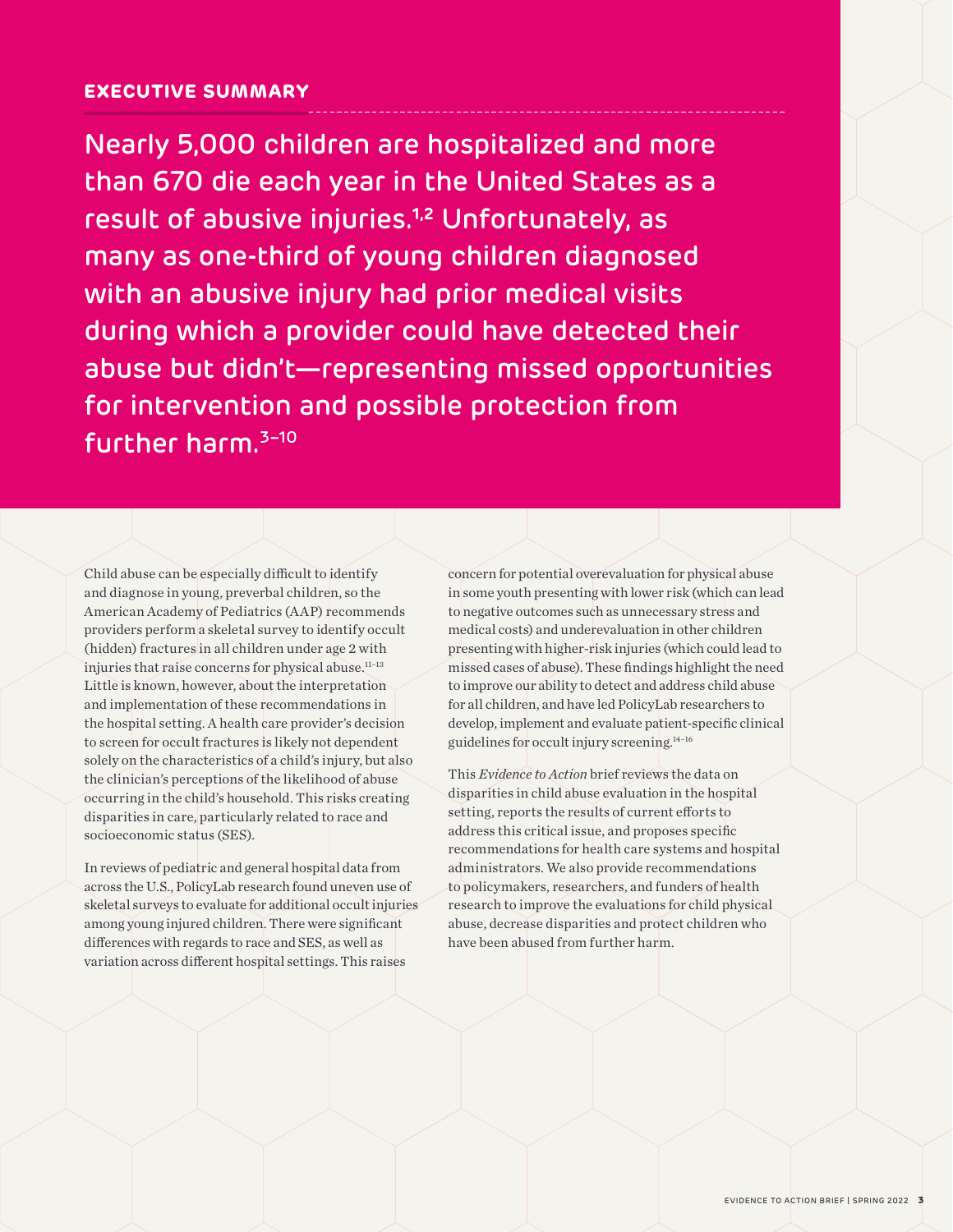

### **BACKGROUND**

**Each year, nearly 120,000 children in the U.S. are known by Child Protective Services (CPS) to be victims of physical abuse.2 Almost 5,000 of these children are hospitalized and more than 600 die from their injuries.1,2 Young children, particularly infants under age 1, have the highest incidence of hospitalizations and deaths due to abusive injuries.1,17 Many children who have been abused suffer from severe injuries that can have a lasting impact, such as permanent brain damage.1,17,18 Children who recover from their physical injuries may still face long-term health consequences of their abuse, with increased risk of physical and mental health problems, including premature death.19–22**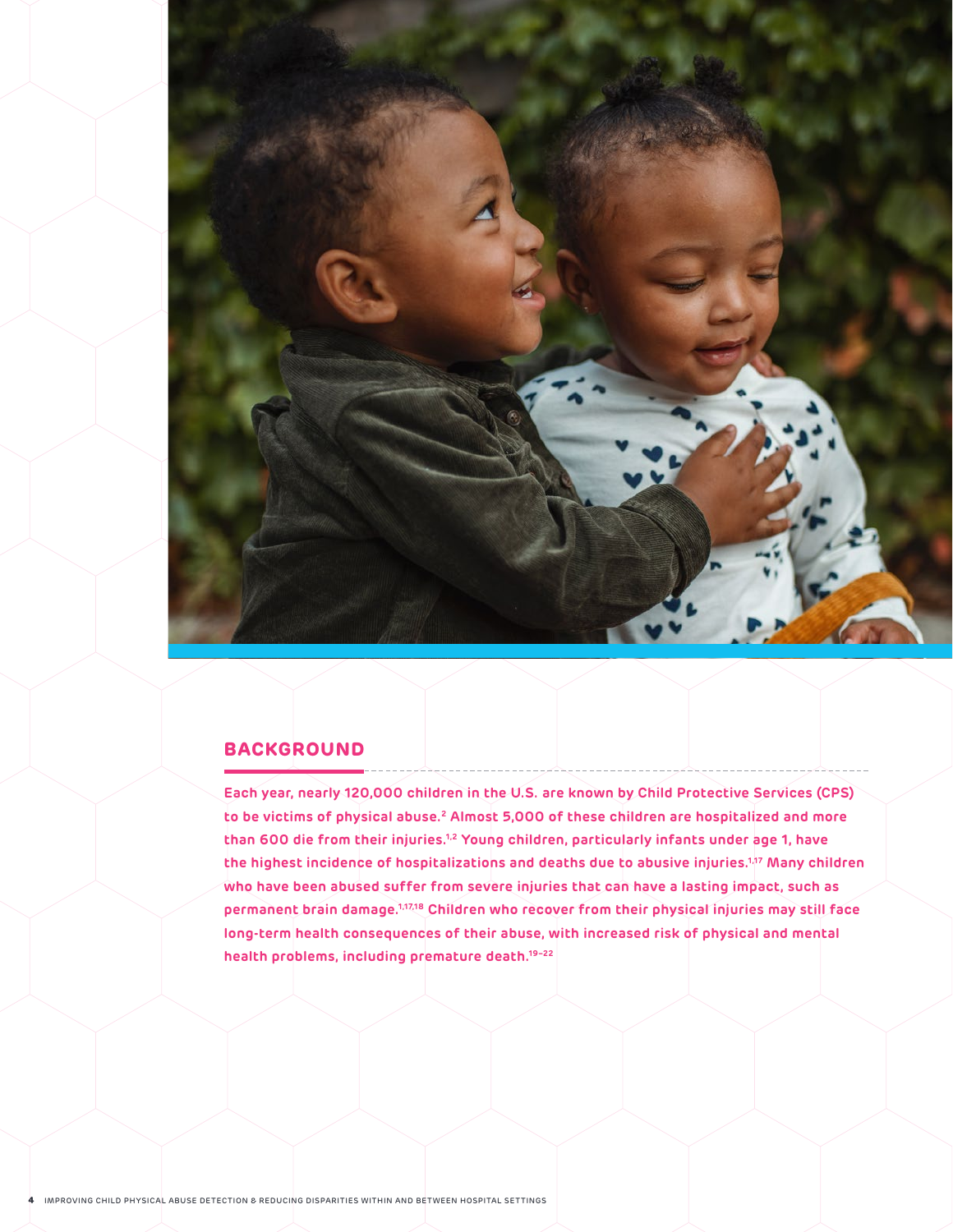#### *Figure 1* **MISSING OPPORTUNITIES CAN LEAD TO FURTHER HARM**

*The clinical diagnosis of abuse is missed in roughly* 

# 20–30%

*of young children presenting for care of abusive injuries.3–10*

#### *As a result, children suffer from*

# ongoing abuse, including fatal abuse.



Accurate, timely diagnosis of physical abuse is key to preventing repeated and escalating abuse. However, nearly 1 in 3 young children diagnosed with an abusive injury had previous primary care, emergency department, or specialty care visits during which there was a missed opportunity to diagnose abuse and intervene to protect the child from further harm (Figure 1).3–10 It can be especially difficult for providers to identify child abuse in young children who cannot yet communicate as the history provided by the caregiver can be unreliable. In addition, young preverbal children can have significant internal injuries that providers could miss on physical examination.

Young victims of physical abuse frequently have undocumented occult, or hidden, injuries, including bone fractures, which are not detected by a physical examination. An important tool used to detect occult fractures is the skeletal survey, a series of x-rays of the entire body.11,12 The AAP recommends performing a skeletal survey on all children under age 2 who are suspected victims of physical abuse.<sup>11,13</sup>

Unfortunately, there are significant disparities and variation around which young injured children are considered to be suspected victims of physical abuse and evaluated with a skeletal survey, often based on race and socioeconomic status. National studies suggest that this is an issue in hospitals and medical practices across the country.23 These findings prompted us to develop clinical guidelines for the use of skeletal surveys, implement a clinical decision pathway at Children's Hospital of Philadelphia (CHOP) and evaluate it to determine the most successful methods for equitable implementation of the recommended care.



#### **Skeletal Surveys**

Child abuse can be difficult to identify and diagnose, especially in young, preverbal children who are unable to tell anyone they are being harmed. Thus, health care providers should perform a thorough evaluation when young children present with injuries that may be from abuse.

The **skeletal survey**, a series of x-rays of the entire body, is a key component of this evaluation. The skeletal survey can reveal **occult fractures**, fractures not otherwise detected based on the medical history taken or the physical examination.**11,12** Up to 1 in 4 children under age 2 evaluated with a skeletal survey due to a suspicion for abuse are found to have occult fractures, with rates as high as 1 in 3 among those ultimately diagnosed with abuse.**24–29** Identifying occult fractures can confirm suspicion of abuse and sometimes provide additional information on the timing of the injury.**11,12** In addition, some fractures identified may require treatment.

Studies have shown that radiation risk from skeletal surveys is low.**<sup>30</sup>** While recognizing that providers and families want to minimize exposure to radiation, this should not be an overriding concern in determining whether to conduct skeletal surveys.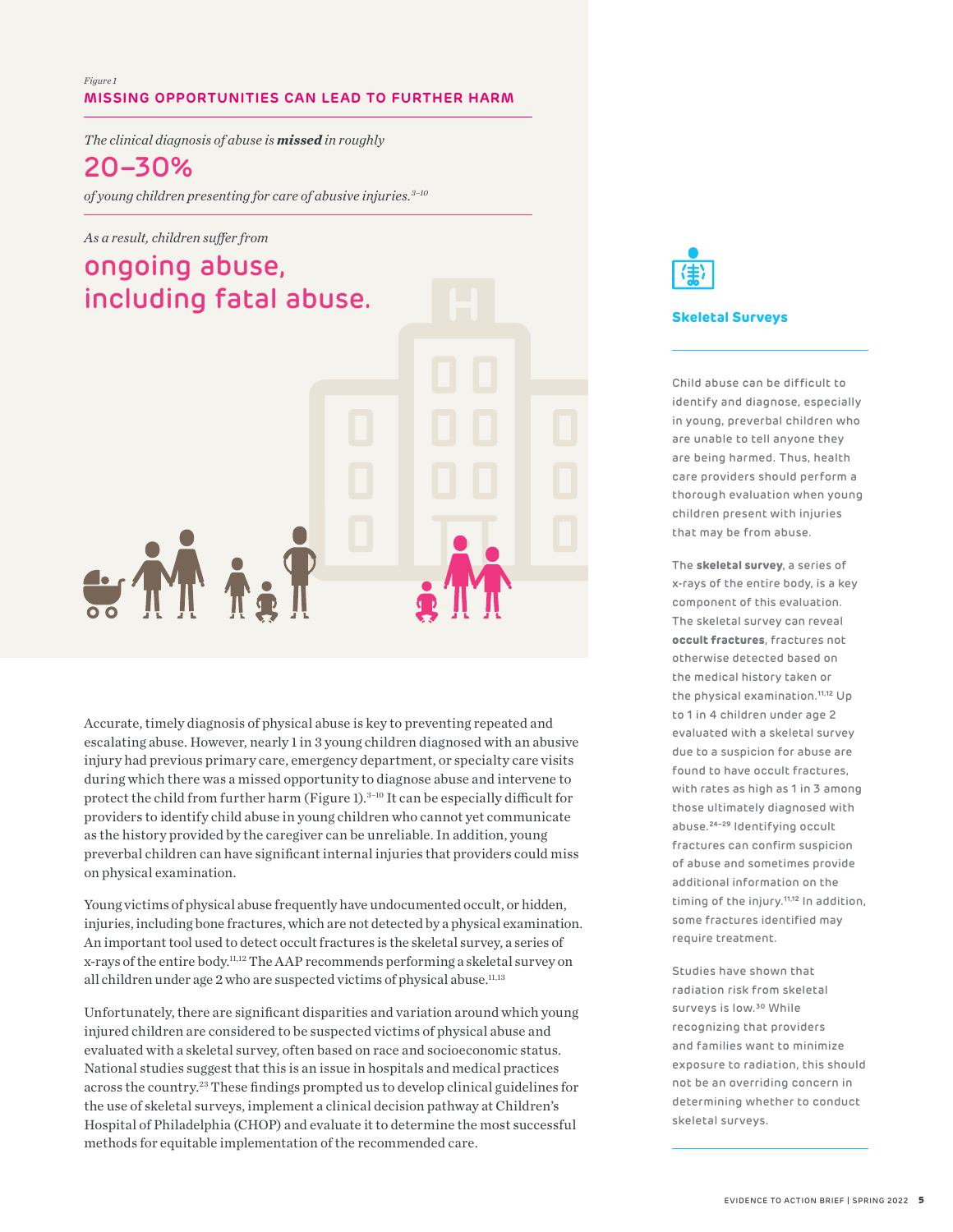

# **WHAT OUR RESEARCH SHOWS US**

**PolicyLab researchers examined data from 1997 to 2013 on the use of skeletal surveys to evaluate for suspected physical abuse in young injured children seen at CHOP and pediatric and general hospitals across the country. We not only confirmed the presence of racial and socioeconomic disparities in care, but we also identified tremendous variation in skeletal survey use across hospitals, despite the AAP recommendation to perform a skeletal survey on all suspected victims of child physical abuse.** 

**THERE ARE SIGNIFICANT RACE- AND SOCIOECONOMIC STATUS-BASED DISPARITIES IN SCREENING FOR CHILD ABUSE AT PEDIATRIC HOSPITALS**

**THERE IS SIGNIFICANT VARIABILITY IN THE USE OF SKELETAL SURVEYS AT CHILDREN'S HOSPITALS**

**THERE IS EVEN GREATER VARIABILITY IN THE USE OF SKELETAL SURVEYS AT GENERAL HOSPITALS**

**CLINICAL DECISION SUPPORT TOOLS ARE BENEFICIAL** 

**CONTINUOUS QUALITY IMPROVEMENT IS NEEDED**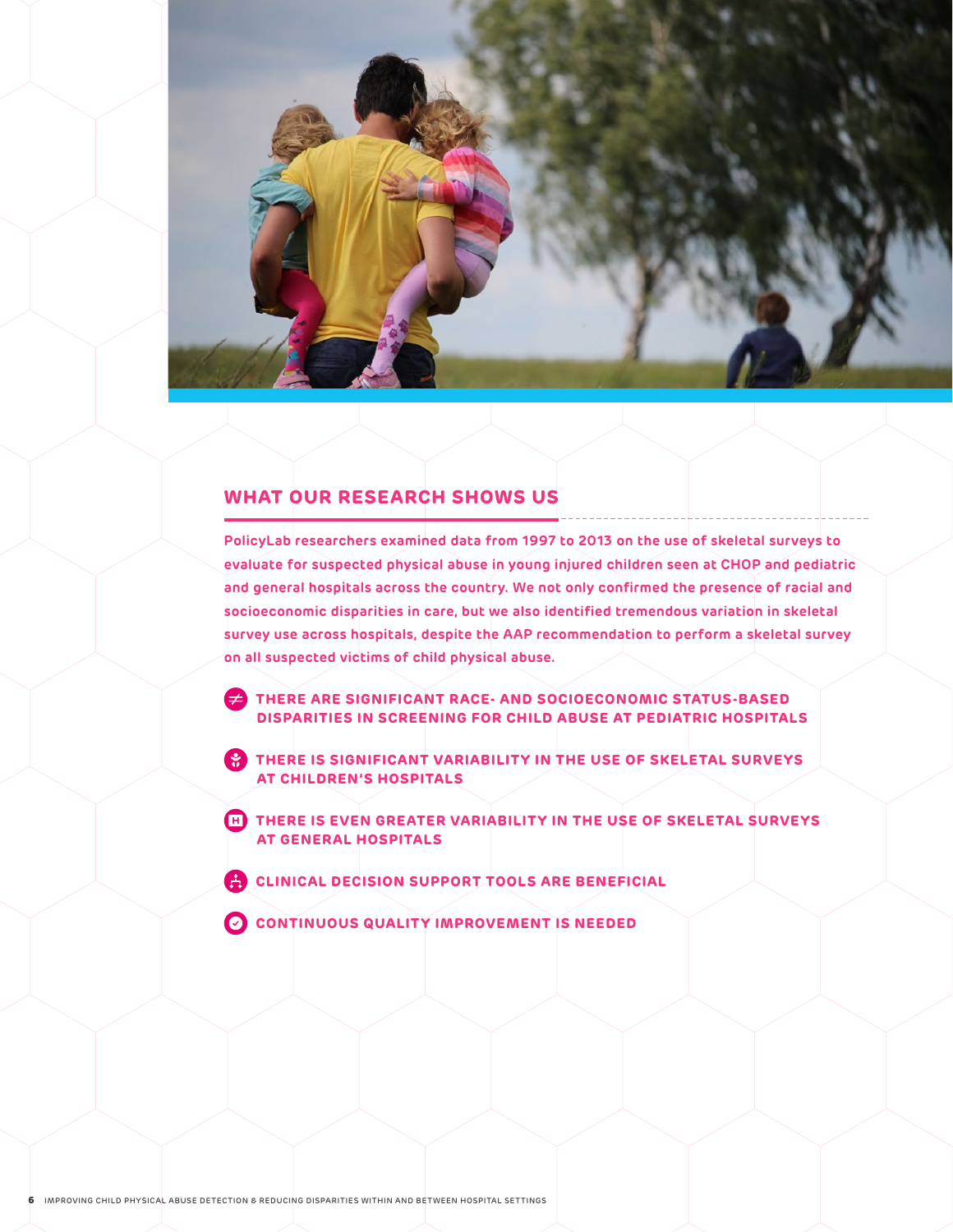#### **Strengths and Limitations of AAP Recommendations on the Use of Skeletal Surveys**

The AAP recommends performing a skeletal survey on all children under age 2 who are suspected victims of physical abuse.**11,13** The AAP provides practitioners with guidance on histories, physical exam findings and injuries that may suggest abuse.

AAP indications for obtaining a skeletal survey include:**<sup>31</sup>**

- All children under 2 years with obvious abusive injuries
- All children under 2 years with any suspicious injury, including:
- Bruises or other skin injuries in nonambulatory infants
- Oral injuries in nonambulatory infants
- Injuries not consistent with the history provided
- Infants with unexplained, unexpected sudden death (consult with medical examiner/coroner first)
- Infants and young toddlers with unexplained intracranial injuries, including hemorrhage and hypoxic-ischemic injury
- Infants and siblings under 2 years who are household contacts of a child who has been abused
- Twins of infants and toddlers who have been abused

Some of these recommendations are very specific and actionable. However, there is still not consensus among medical providers and experts regarding all of the injury presentations that are suspicious for abuse and should prompt a skeletal survey.**<sup>32</sup>** In addition, some of these indications, such as "suspicious injury" or "injuries not consistent with the history provided," are less clearly defined and may be difficult for providers to interpret.

Determinations of suspected abuse and the use of skeletal surveys may thus differ based on the clinician's impressions of the family, medical training, experience treating young injured patients, knowledge of the relative risks and benefits of skeletal surveys, and other factors. Hospital-level factors including type (pediatric or community) and availability of skeletal survey may also influence decision-making.

**Some indications from the AAP guide, such as "suspicious injury" or "injuries not consistent with the history provided," are less clearly defined and may be difficult for providers to interpret.**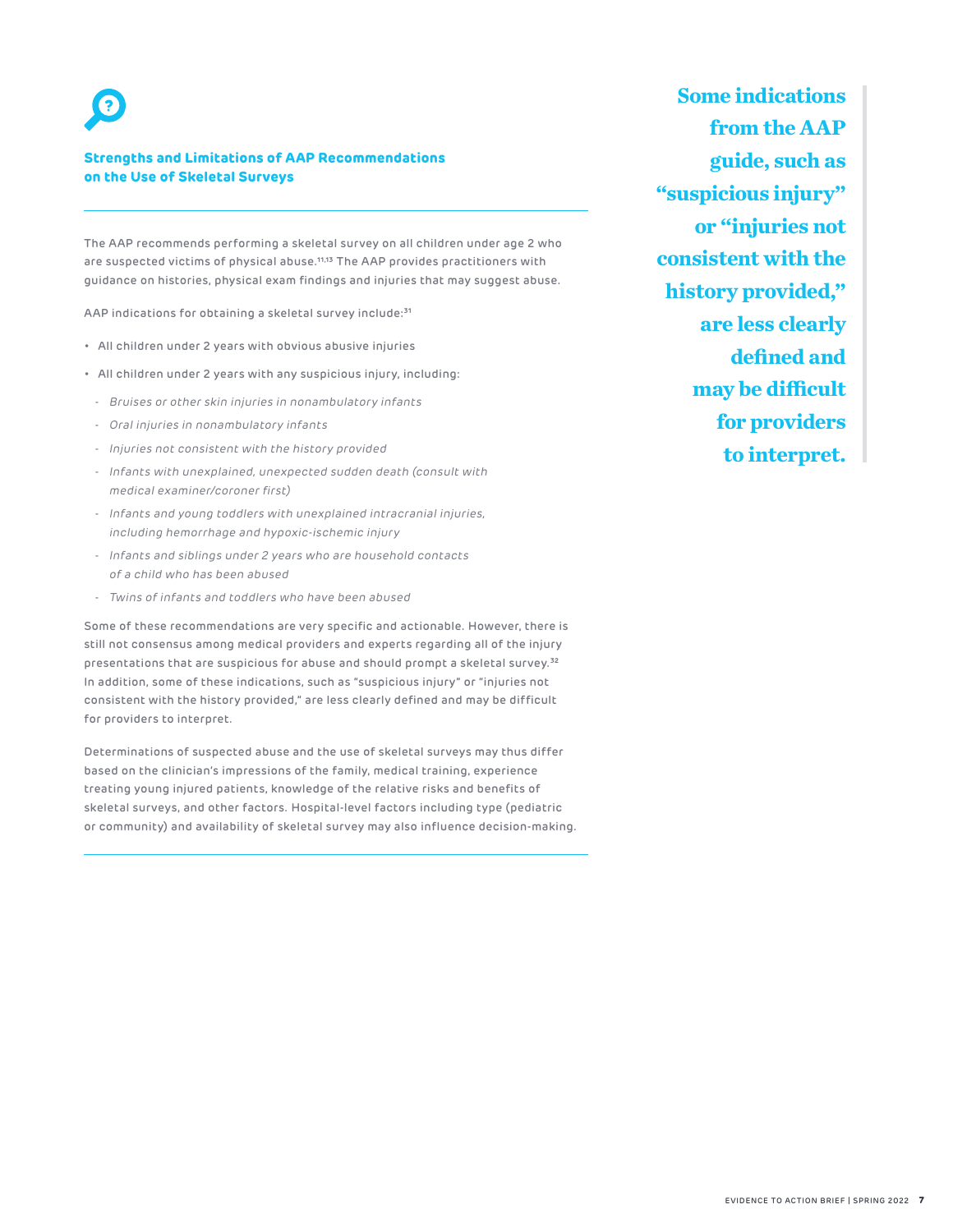### **THERE ARE SIGNIFICANT RACE- AND SOCIOECONOMIC STATUS-BASED DISPARITIES IN SCREENING FOR CHILD ABUSE AT PEDIATRIC HOSPITALS**

We started by reviewing the medical records of infants under age 1 who were treated at CHOP between 1997 and 2006 for skull fractures unrelated to a motor vehicle accident and not associated with significant brain injury. The majority of skull fractures without associated brain injury in infants are attributed to accidental falls, but they can also result from abuse. We found that providers evaluated 50% of infants with a lower SES (as represented by Medicaid insurance) for suspected abuse using skeletal survey, but only 34% of infants with higher SES (as represented by private insurance).<sup>33</sup>

To determine whether similar disparities in evaluation existed for young children with serious injuries that are associated with a higher likelihood of abuse at other institutions across the country, we then analyzed administrative data from 39 pediatric hospitals.34 We chose to focus on infants diagnosed with non-motor vehicle crash-related traumatic brain injury, as this is a group of infants that research has previously shown

to be at high risk for occult fractures from abuse.<sup>25,34,35</sup> Our findings are noted in Figure 2 below.

These findings, which are consistent with other research studies that used rich clinical data, imply that infants with injuries associated with a high likelihood of abuse are not sufficiently screened for child abuse, especially those infants who are White and have a higher SES.36–38 Although poverty has been shown to be the greatest risk factor for abuse, and poverty rates are higher among Black children, research has shown that provider biases based on race and SES do contribute to overdiagnosis in Black children and children with lower SES, and missed diagnoses in children with higher SES.3,39 Underevaluation of children with high-risk injuries may contribute to missed cases of abuse and risk for further harm to the child, and overevaluation of children with low-risk injuries may contribute to unnecessary radiation exposure, cost, time, stress on the child and family, and over-reporting to child protective services.

*Figure 2*

**INFANTS WITH INJURIES ASSOCIATED WITH A HIGH LIKELIHOOD OF ABUSE ARE NOT SCREENED CONSISTENTLY**

*Providers evaluated* 

72%

*of these infants with a skeletal survey.*

# Infants with a lower SES were more likely to be evaluated

*with skeletal survey (SES represented by insurance status).*

*SES was more likely to influence screening rates* 

# among White infants than Black infants.

*In other words, racial/ethnic minority families, in general, are more likely to be screened for abuse regardless of SES.*

*Among those evaluated with skeletal survey,*

# 37% were diagnosed with abuse,

*which shows that a high percentage of children evaluated are determined to be victims of abuse.34*

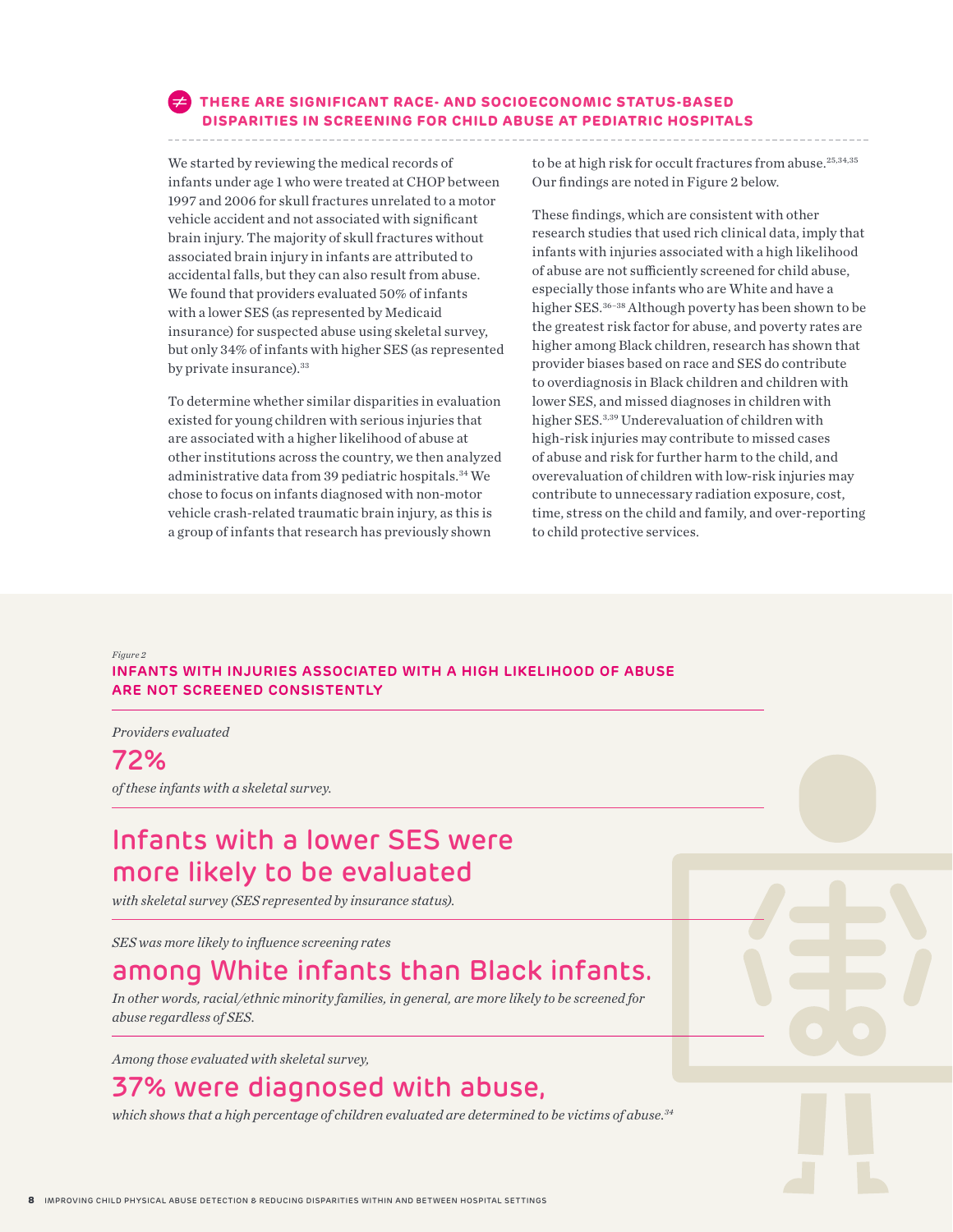### **THERE IS SIGNIFICANT VARIABILITY IN THE USE OF SKELETAL SURVEYS AT CHILDREN'S HOSPITALS**

To understand how skeletal survey practices vary across children's hospitals, we analyzed data from 43 nonprofit pediatric care hospitals on infants with a diagnosis of physical abuse and infants with non-motor vehicle crash-related femur fractures or traumatic brain injury. We focused on these two injuries as they are associated with a high likelihood of abuse in infants.<sup>40,41</sup> We found great variation in skeletal survey use for all three diagnoses (Table 1).

Pediatric hospitals with a comprehensive child abuse program—in which there is centralized management to provide assessment and diagnostic services for all forms of maltreatment and to connect with community agencies involved in child protection—were more likely to perform skeletal surveys than other pediatric hospitals.

*Table 1*

### **RATES OF SKELETAL SURVEY USE IN SUSPECTED CHILD ABUSE ACROSS CHILDREN'S AND GENERAL HOSPITALS**

|                                                          | CHILDREN'S HOSPITALS <sup>A</sup> |        | <b>GENERAL HOSPITALS<sup>B</sup></b> |         |
|----------------------------------------------------------|-----------------------------------|--------|--------------------------------------|---------|
|                                                          | Average Rate                      | Range  | Average Rate                         | Range   |
| Infants <2 years with<br>physical abuse diagnosis        | 83%                               | 55-93% | 48%                                  | 15-100% |
| Infants <1 year diagnosed<br>with traumatic brain injury | 68%                               | 44-86% | 51%                                  | 26-98%  |
| Infants <1 year diagnosed<br>with femur fractures        | 77%                               | 44-94% | 53%                                  | 26-77%  |

*a The analysis included data from 43 children's hospitals between 1999 and 2009.*

*b For infants <2 years with a diagnosis of physical abuse, data is drawn from 112 hospitals. For infants <1 year with diagnosed traumatic brain injury, data is drawn from 49 hospitals. For infants <1 year with diagnosed femur fractures, data is drawn from 43 hospitals. The analysis included data from 2009–2013.*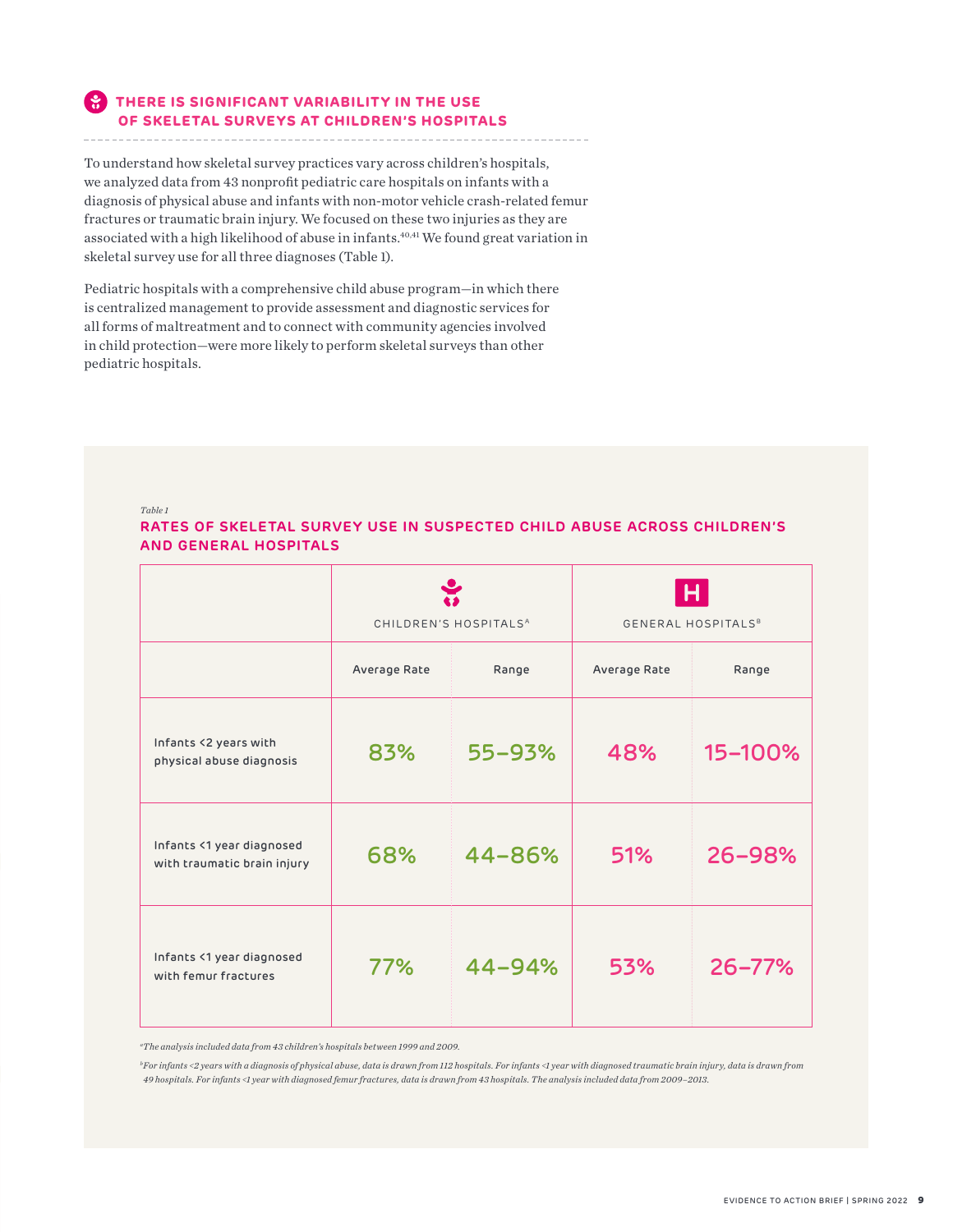### *Figure 3* **SKELETAL SURVEY PERFORMANCE VARIES WIDELY ACROSS HOSPITALS, BUT IS HIGHER AT CHILDREN'S HOSPITALS**

The percentage of infants with high-risk injuries who undergo an evaluation for suspected abuse varies dramatically across hospitals.

We found that at some pediatric hospitals, **nearly 100%** of infants with high-risk injuries undergo an evaluation, but at other pediatric hospitals, **less than 50%** undergo an evaluation.**<sup>40</sup>**

Injured infants presenting to nonpediatric hospitals are **less likely** than infants presenting to pediatric hospitals to undergo evaluation for abuse.<sup>41</sup>



### **THERE IS EVEN GREATER VARIABILITY IN THE USE OF SKELETAL SURVEYS AT GENERAL HOSPITALS**

We next investigated how skeletal survey practices vary across general hospitals, drawing on data from participating academic medical centers, community-based hospitals and large multihospital systems. The majority of these hospitals (97%) did not primarily serve a pediatric population. We again analyzed data on infants with a diagnosis of physical abuse, or with a diagnosis of a high-risk injury (non-motor vehicle crash-related femur fractures or traumatic brain injury).40,41 We found even greater variation in skeletal survey use than we had in the study of pediatric hospitals (Table 1; Figure 3).

Teaching hospitals and hospitals with higher volumes of young injured children were more likely to evaluate victims of abuse using skeletal survey than were nonteaching hospitals and hospitals with lower volumes of young injured children, respectively. In addition to showing greater variability in skeletal survey use than pediatric hospitals, general hospitals also had lower average rates of skeletal survey use for these diagnoses compared to children's hospitals.

These findings demonstrate a significant lack of standardization in child abuse screening across U.S. hospitals, particularly among general hospitals with less experience providing care for children. This raises concern that providers are missing opportunities to diagnose abuse and protect children from ongoing harm.

**These findings demonstrate a significant lack of standardization in child abuse screening across U.S. hospitals, particularly among general hospitals with less experience providing care for children.**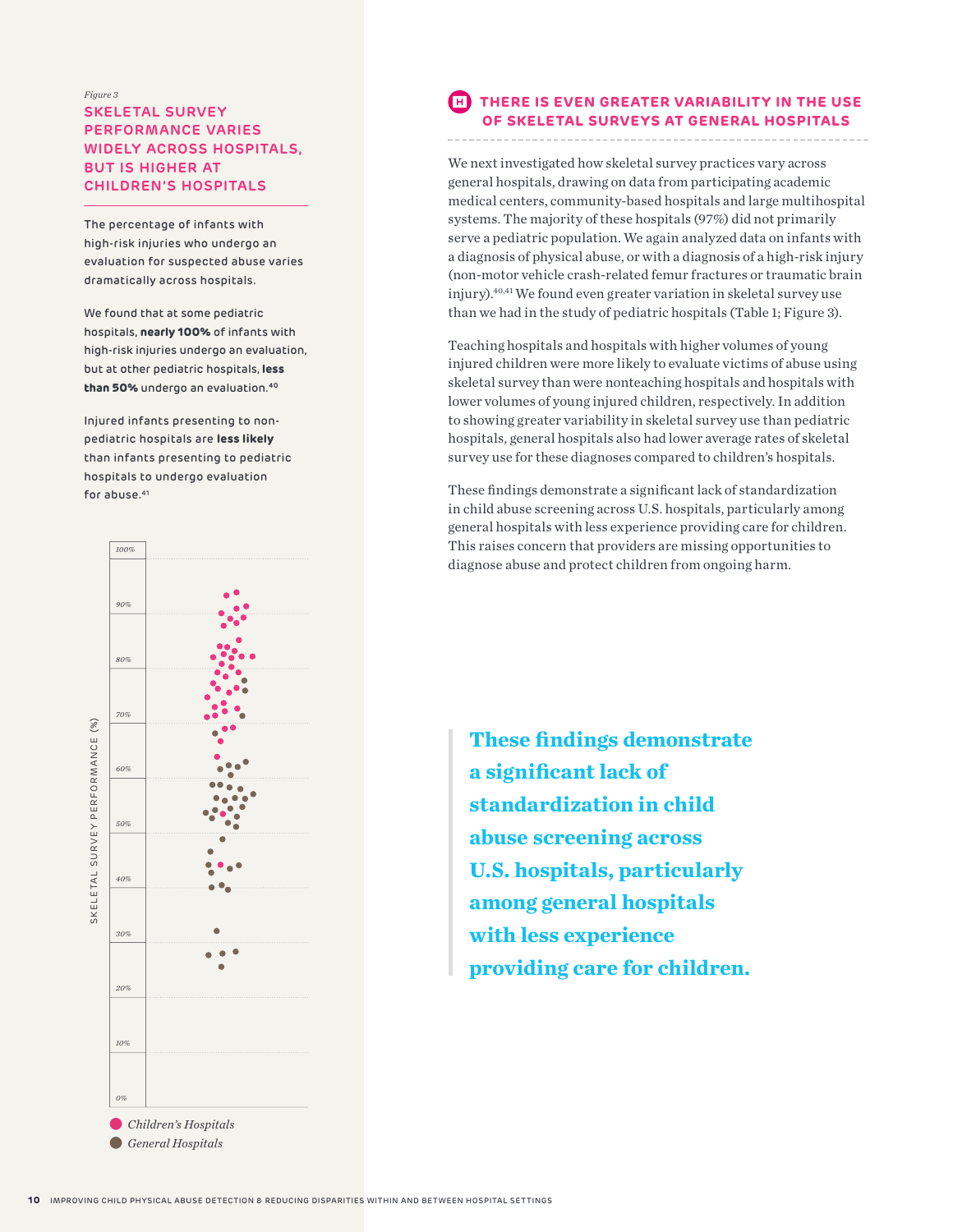### **CLINICAL DECISION SUPPORT TOOLS ARE BENEFICIAL**

It can be difficult for providers to identify which young injured children have suspicious injuries and should undergo a skeletal survey as part of a child abuse evaluation. Evidence-based implementation methods, such as clinical decision support tools, may be necessary. Clinical decision support tools provide clinicians with the knowledge and patient-specific information—intelligently filtered and presented at appropriate times—to enhance health care.42 They include clinical pathways, suggested order sets, clinical decision rules, and alerts and reminders.

Research from other institutions demonstrates the value of clinical pathways. At the Cincinnati Children's Hospital Medical Center, after implementation of a screening algorithm for infants under age 1 with a head injury, the use of skeletal surveys among White infants increased, and African American and White infants became equally likely to receive skeletal surveys.36 Dell Children's Medical Center of Central Texas introduced a clinical pathway for all infants under age 1 with non-motor vehicle crash-related fractures in the emergency department.37 After implementation of the clinical pathway, overall use of skeletal surveys increased from 60% to 85%, and disparities in the use of skeletal surveys between publicly insured and privately insured infants disappeared. However, disparities between these groups in the final determination of child abuse remained.

Given the promise of clinical pathways for skeletal survey use in child abuse screening, at CHOP, we worked to address the need for additional consensus and guidance regarding skeletal survey use. We collaborated with experts from around the country to develop concrete recommendations on which specific fracture scenarios should raise suspicion for abuse and prompt ordering of a skeletal survey. Our goal was to develop patient-specific clinical guidelines that providers can use to determine which young children with injuries like intracranial hemorrhage (bleeding in or around the brain), fractures and bruising they should evaluate with skeletal survey.14–16

We convened panels of medical experts and reviewed the existing literature to develop detailed, scenario-based guidelines. Recognizing that providers' understanding of specific injury mechanisms and their ability to determine whether a reported mechanism is consistent with a specific injury may vary, we incorporated reported mechanism of injury and specific type of injury into the scenario-based guidelines. The resulting guidelines have the potential to decrease provider subjectivity and bias and improve the appropriate use of skeletal survey to identify child abuse victims. The resulting guidelines have been incorporated into clinical pathways at CHOP to help reduce variation in care (Figure 4).

**CHOP guidelines have the potential to decrease provider subjectivity and bias and improve the appropriate use of skeletal survey to identify child abuse victims.**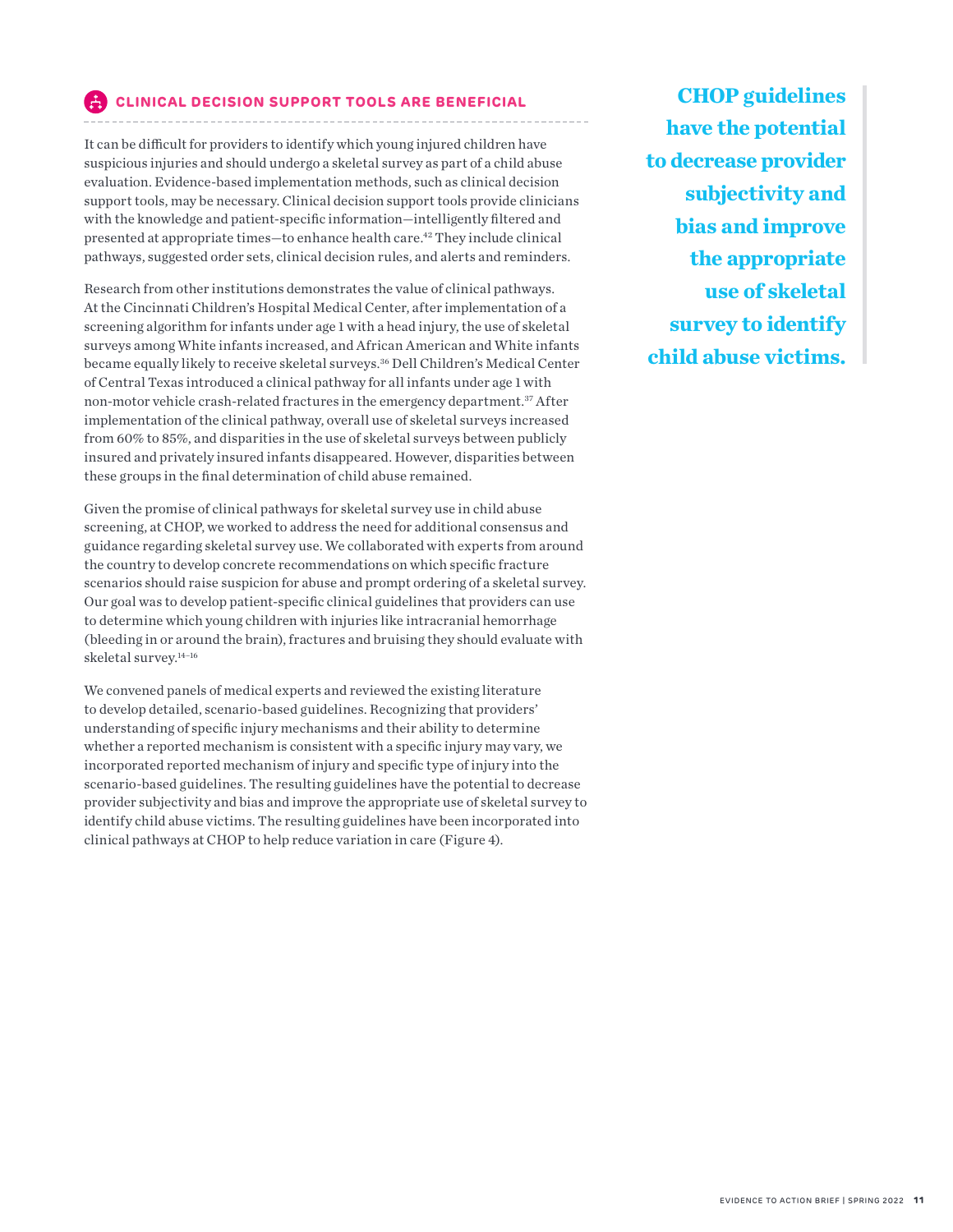#### *Figure 4* **SCHEMATIC OF EMERGENCY DEPARTMENT CLINICAL PATHWAY FOR EVALUATION/TREATMENT OF CHILDREN WITH CONCERN FOR PHYSICAL ABUSE**

Summary of clinical pathway. For full pathway, visit: <https://www.chop.edu/clinical-pathway/abuse-physical-clinical-pathway> [2]



• [Other children at risk](https://www.chop.edu/clinical-pathway/physical-abuse-concerns-clinical-pathway-other-children-home)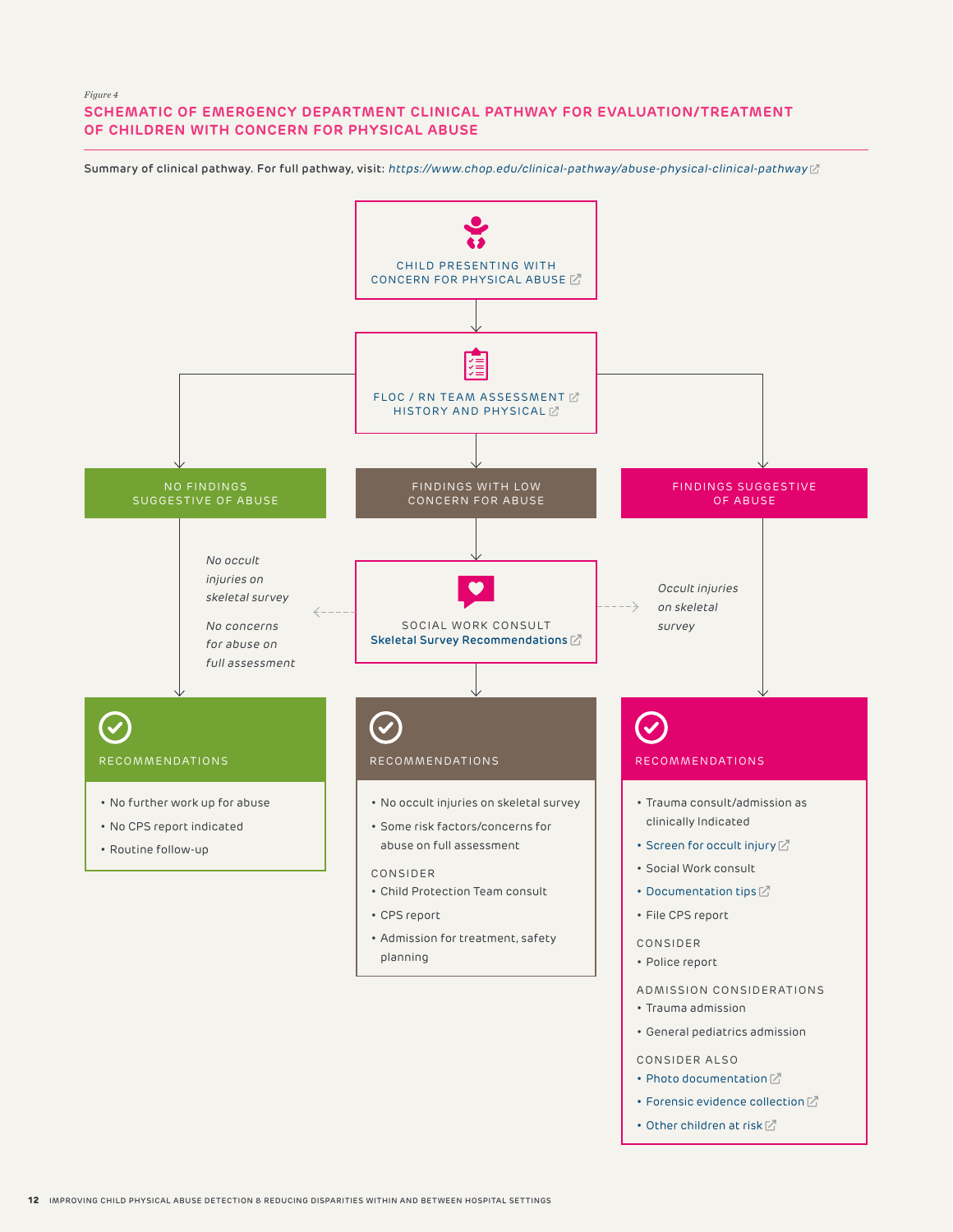#### Ø **CONTINUOUS QUALITY IMPROVEMENT IS NEEDED**

In order to gain a broader understanding of the use and effectiveness of child abuse clinical decision support tools at children's hospitals around the country, we surveyed 41 children's hospitals regarding the presence of child abuse pathways and analyzed skeletal survey use at those same hospitals. This 2016 study revealed that:

- 9% of the children's hospitals did not have a single clinical pathway related to the evaluation and care of victims of child abuse.
- The presence of a child abuse pathway at a hospital was associated with higher rates of skeletal survey performance for high-risk infants.
- Differences in skeletal survey performance between infants with public versus private insurance were not ameliorated by the presence of a pathway.43

While these findings again indicate the utility of clinical pathways, they also indicate that pathways alone may not be sufficient to improve practice and reduce disparities. This aligns with evidence from other fields.<sup>44</sup>

Similarly, CHOP implemented its *[clinical pathway](https://www.chop.edu/clinical-pathway/fracture-extremity-suspected-clinical-pathway)*  $\mathbb Z$  related to evaluation for abuse in children with extremity fractures in late 2013. However, subsequent evaluation of infants with extremity fractures revealed that rates of skeletal survey use in this high-risk population remained low (around 40%) after implementation of the pathway. To address the shortcomings of this initial intervention, we convened a quality improvement team to enhance the clinical decision support tools and increase awareness and education among providers about the clinical pathway. We then re-evaluated skeletal survey use to detect child abuse in the targeted population and found it had surpassed 60% with implementation of the quality improvement interventions (Figure 5).

Pathway implementation must be accompanied by evaluation and continuous quality improvement with a focus on disparities.

#### *Figure 5* **QUALITY IMPROVEMENT INITIATIVES CAN INCREASE PERFORMANCE OF ABUSE EVALUATIONS AMONG YOUNG CHILDREN WITH EXTREMITY FRACTURES**

*0% 10% 20% 30% 40% 50% 60% 70% 80% 90% 100%* ~40% >60% **+20%** EVALUATIONS

With implementation of quality improvement interventions, rates of child abuse evaluations **increased from about 40% to more than 60%** in CHOP's emergency department.<sup>45</sup>

*Prior to quality improvement initiative After quality improvement initiative*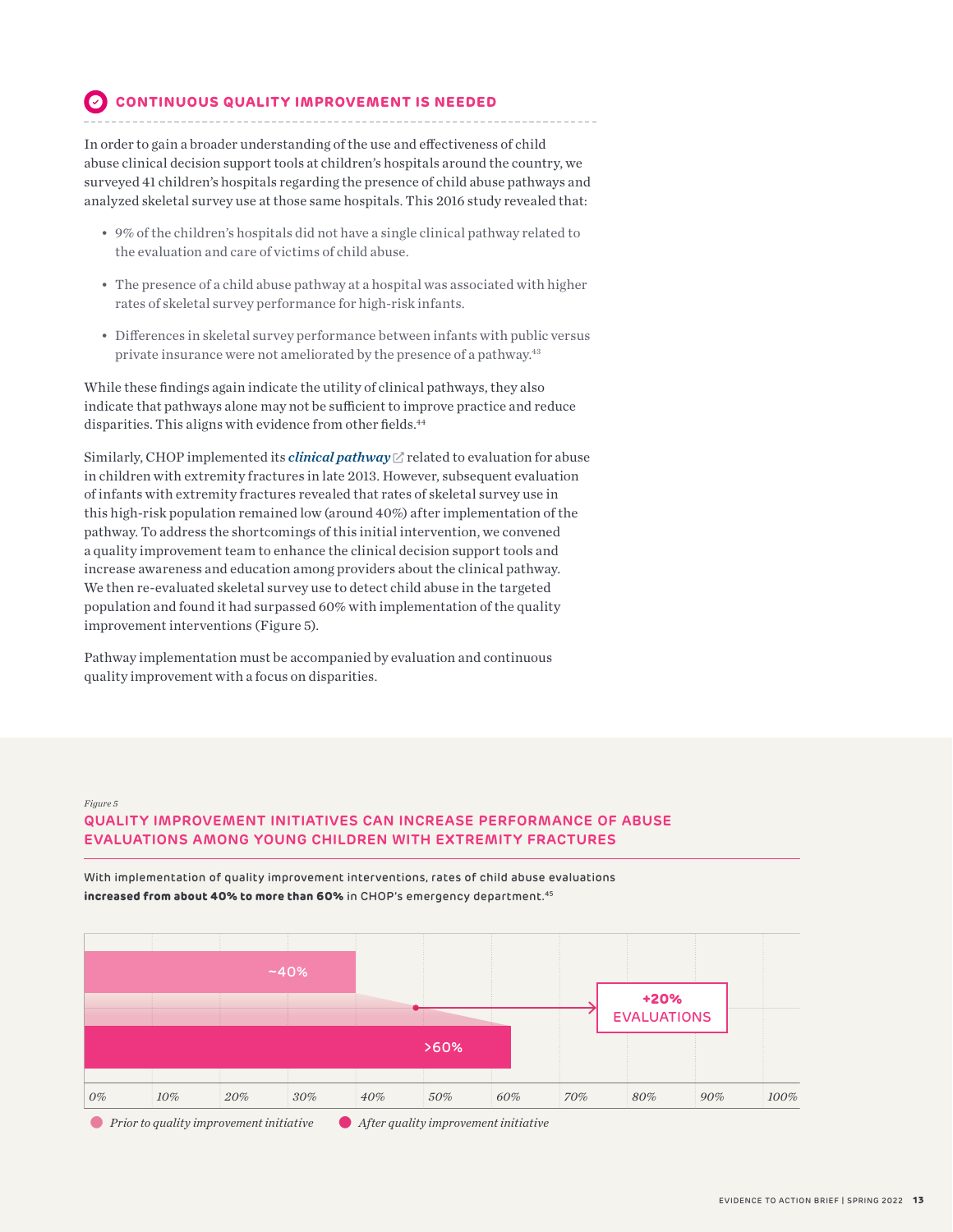

# **WHAT CAN BE DONE**

**Based on our research findings and those of other experts in this field, we have identified recommendations for hospital administrators, funders, and policymakers that, when layered with other interventions, can help eliminate disparities in care and protect all at-risk children from potential further harm.** 

- **RECOMMENDATIONS FOR HOSPITALS**
- **RECOMMENDATIONS FOR FUNDERS**
- **RECOMMENDATIONS FOR POLICYMAKERS**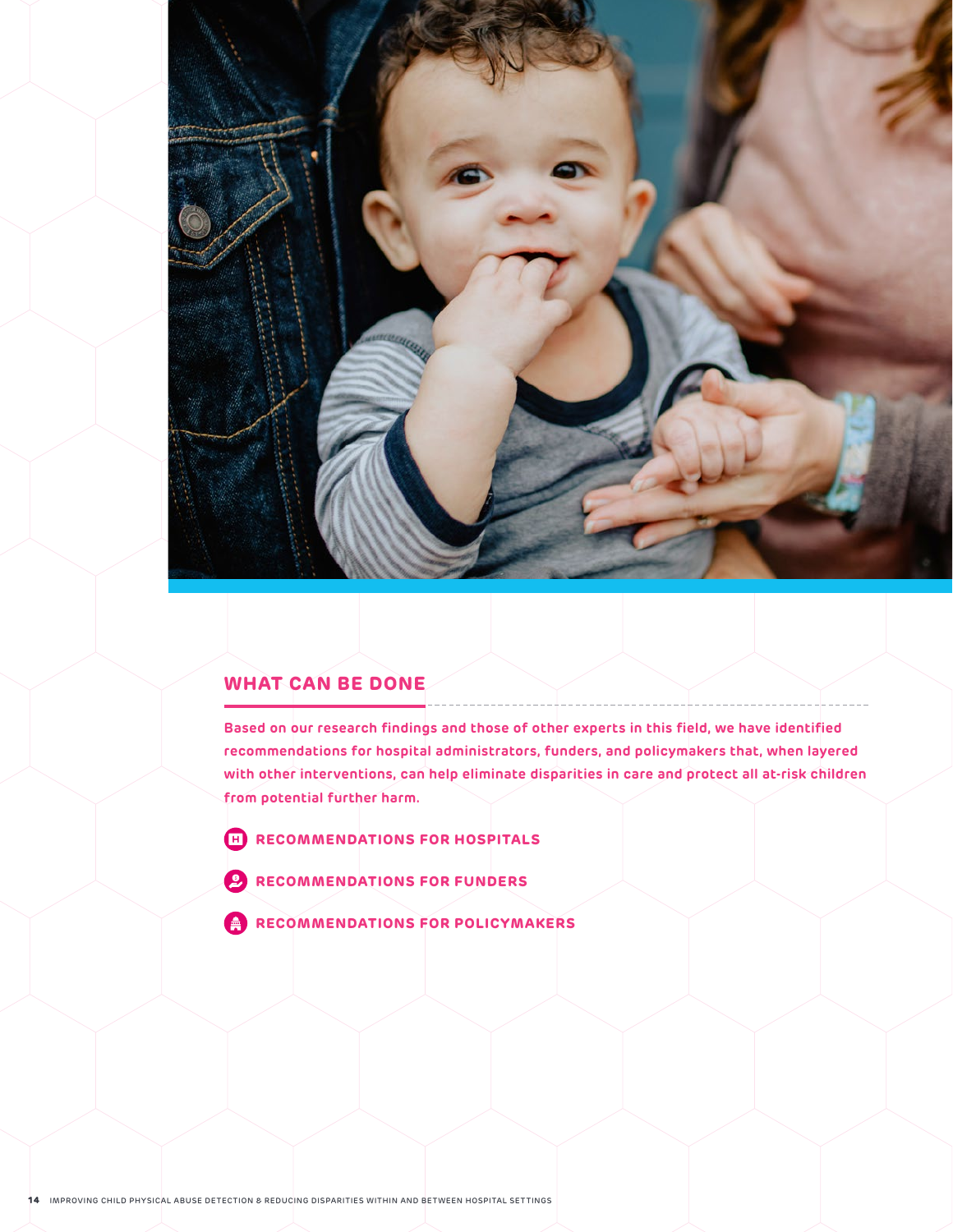#### **RECOMMENDATIONS FOR HOSPITALS** Ħ

#### *Replicate and implement successful clinical decision support tools including evidence-based clinical guidelines, clinical pathways and clinical alerts*

Hospitals should use evidence-based methods to implement patient-specific clinical guidelines for child abuse evaluation, including but not limited to screening for high-risk injuries and using occult injury detection tools such as skeletal survey.45,46 In addition to the guidelines created by PolicyLab researchers, the AAP published valuable recommendations on identifying and evaluating children with injuries that raise concerns of physical abuse.13–16 Hospitals should integrate these guidelines into existing work flow. Incorporation of these recommendations into patient-specific, user-friendly clinical pathways may increase the appropriate use of skeletal surveys and decrease disparities and variation in their use. In addition, electronic alerts embedded within the electronic health record have demonstrated promise in prompting providers to utilize clinical decision support tools.47

Benchmarking (the process of comparing a practice's performance with an established standard) has contributed to improved outcomes for treatment of other pediatric conditions.48 However, benchmarks are not currently widely used for child abuse detection. As individual hospitals work toward improving quality, benchmarks should be developed that can be applied across hospitals and encourage more routine use of injury detection tools by providers.

#### *Conduct continuous evaluation and quality improvement of child abuse evaluation guidelines*

Evaluation and continuous quality improvement (CQI) of guidelines for child abuse evaluation is crucial for ensuring they achieve their intended outcomes. This ongoing monitoring includes evaluating whether clinicians are following the guidelines, whether use of the guidelines improves identification of child abuse victims, and whether there are unintended consequences of the guidelines, such as substantial increases in unnecessary skeletal survey use, neglect of a population not specified in the guidelines or increased costs. CQI enables administrators to make necessary adjustments to the guideline content and implementation methods.

Different fields of medicine have demonstrated that other quality improvement methods, such as designating a change champion, employing audits through regular review of medical records, and offering regular provider feedback, can improve the success of condition-specific guidelines.49 These methods have yet to be evaluated for child abuse detection guidelines, but could have a similar positive impact on standardizing the practice across an institution.

One potential way to facilitate CQI is by partnering with research networks and large administrative database systems to create meaningful, standardized measures of quality in the evaluation and care of suspected victims of child abuse. In addition, interactive training of clinicians on where to find the guidelines and when and how to use them—through tools such as workshops or practical sessions—coupled with evaluation processes have demonstrated success in the adoption of clinical guidelines.<sup>49-51</sup> Continuous quality improvement is also vital to ensuring that guidelines have a lasting positive impact.<sup>52</sup>



### **The Child Abuse Pediatrics Network (CAPNET)**

The recent establishment of CAPNET, a multicenter, federally funded research network dedicated to improving the care of children who have potentially been abused, presents a unique opportunity for creating and implementing quality measures across participating centers.**53,54** Another potential opportunity for collaboration is the Pediatric Hospital Information System (PHIS) comparative pediatric database, which is maintained by the Children's Hospital Association and includes clinical and resource utilization data for more than 49 children's hospitals.**<sup>55</sup>** Participating hospitals can compare their own outcomes to those of other hospitals across the country. Benchmarking utilizing PHIS data has driven improvement in other areas of pediatric care such as asthma.**<sup>48</sup>**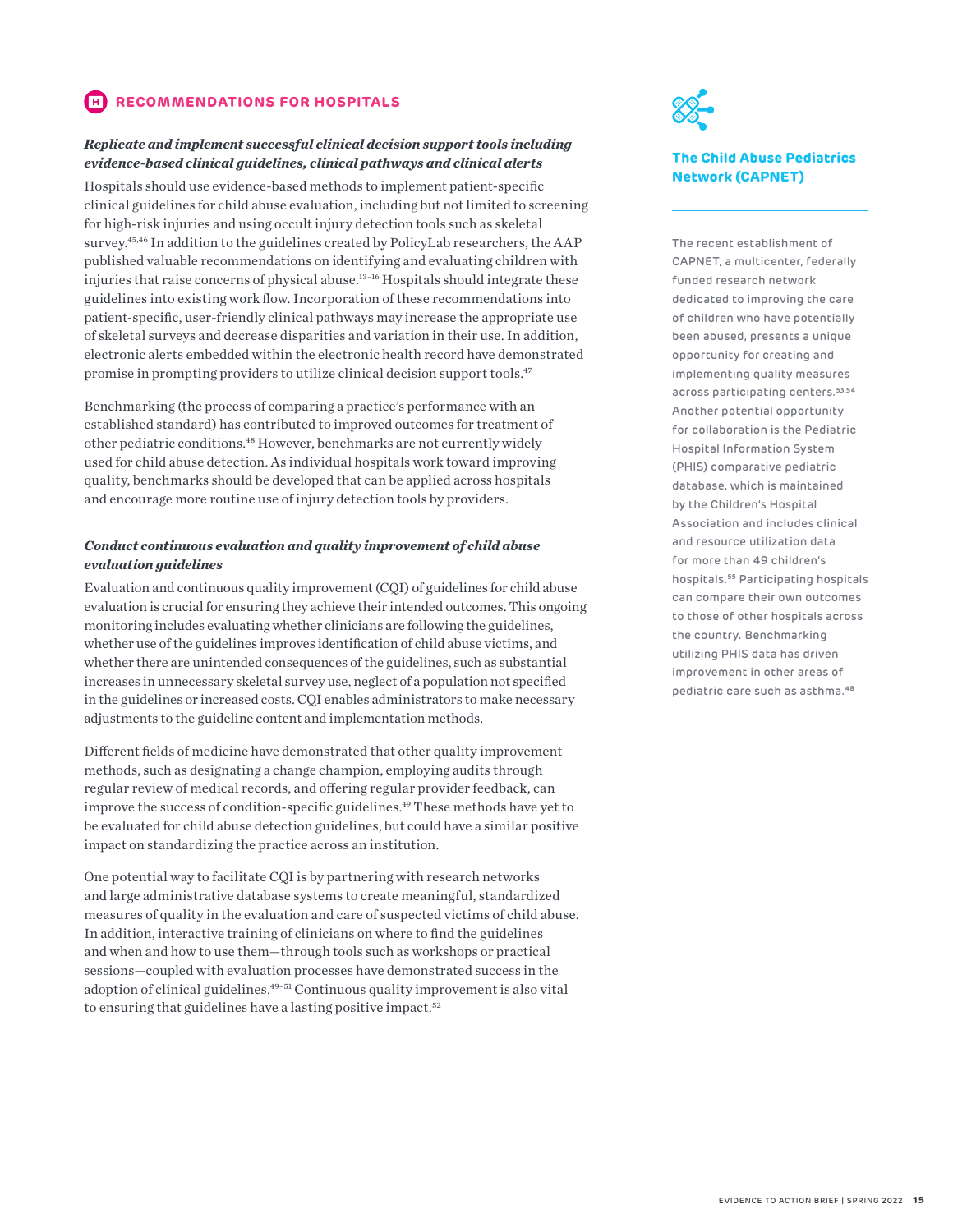### **RECOMMENDATIONS FOR FUNDERS**

#### *Support additional research dedicated to improving child abuse prevention, screening, interventions and treatment*

We need further research dedicated to preventing child abuse and improving outcomes for victims. In particular, there is a need for multicenter studies evaluating the effectiveness of screening tools designed to promote timely and accurate recognition of abuse. While we have demonstrated success in improving child abuse evaluation practices in one children's hospital among infants with a specific type of injury, we have yet to determine the generalizability of these findings to other centers and populations of at-risk children.

There is a scarcity of funding to support these avenues of research, particularly when considering the high cost to society and the number of children who could benefit from it.56 For instance, while an estimated 12.5% of U.S. children will experience child abuse or neglect in their lifetime, in fiscal year 2019, only about 0.1% of National Institutes of Health (NIH) funding for medical research, about \$43 million, was apportioned to child abuse and neglect research.<sup>57,58</sup>

We need more resources from hospitals, governments at all levels, foundations, and philanthropic funding sources to pursue this research to improve upon best practices and support the implementation of such interventions in every hospital across the country.

# **RECOMMENDATIONS FOR POLICYMAKERS**

### *Actively engage in the issue of child abuse prevention and detection, and explore ways to support equitable access to high-quality care to protect all at-risk children*

Policymakers in some states, including Pennsylvania and New York, have already recognized the prevalence of child abuse and need for better detection and prevention, and they have enacted laws requiring clinicians to receive child abuse recognition training.59,60 The efficacy of these trainings, however, has not been assessed. Policymakers and relevant stakeholders such as licensing and accreditation bodies should build on these requirements by incorporating best practices and information about effective clinical pathways established by evidence-based research into these required trainings. Additionally, policymakers should mandate that these trainings be evaluated, and dedicate resources to quality improvement efforts to ensure the programs have the intended impact on physician knowledge, physician practice and outcomes for children. Some states have also established centralized systems for child abuse education and detection in partnership with health systems, medical providers and other stakeholders.<sup>61</sup>

We know that the national recommendations for detection of child abuse victims are not regularly followed. As new research emerges and more evidence-based best practices are established, federal lawmakers should mandate policies for detecting and intervening in cases of child abuse to ensure that every child—regardless of race, gender, socioeconomic status or geographic location—has the same level of care and protection to prevent the harms of physical abuse and neglect.

While not the focus of this *Evidence to Action* brief, primary prevention is essential to keep children from becoming victims of abuse in the first place. Additional resources should also be made available to support the development and implementation of primary prevention.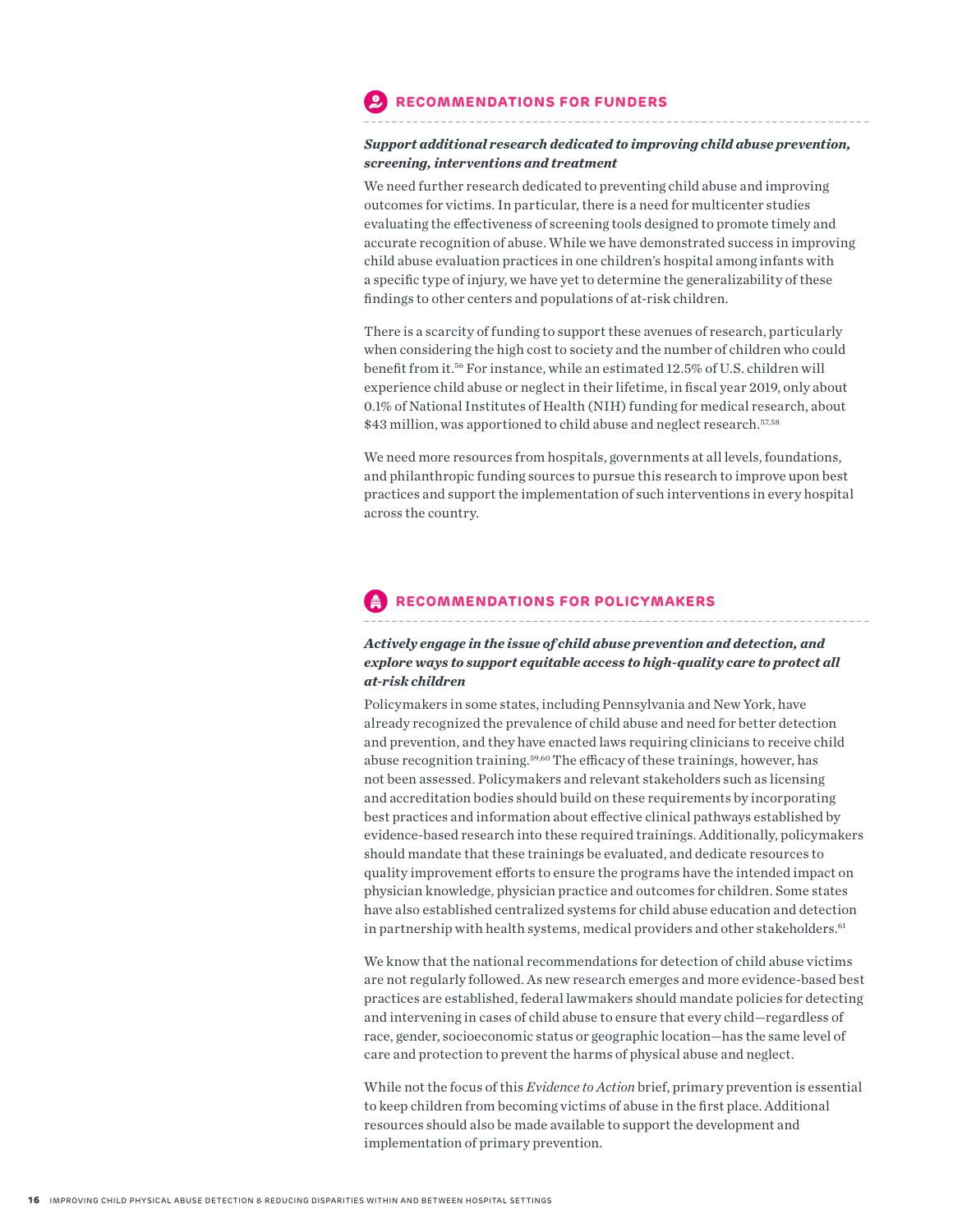# **CONCLUSION**

Timely and accurate diagnosis of abusive injuries is a critical step in ensuring victims of abuse receive appropriate medical care and are protected from further harm. Appropriate use of occult injury evaluation tools, such as skeletal survey, can improve identification of child abuse victims. However, skeletal surveys are not performed uniformly among young children with injuries that are highly suspicious for abuse. Findings from PolicyLab and other institutions suggest that implementation of injury-specific clinical guidelines using clinical decision support tools may improve appropriate use of skeletal survey, reduce disparities in care and increase detection of occult injuries that are indicative of abuse.

Institutions should couple implementation of guidelines with evaluation and CQI to determine whether they are having the intended impact. Evaluation and CQI efforts identify and address disparities in care based on race and SES. This high standard of care and protection should not depend on where a child lives. Increased research funding to support the universal and standardized implementation and evaluation of evidence-based interventions can help expand the reach of best practices to providers and health care systems across the country. Taken together, these efforts to improve detection of abuse will increase our ability to protect children who have been abused from further harm.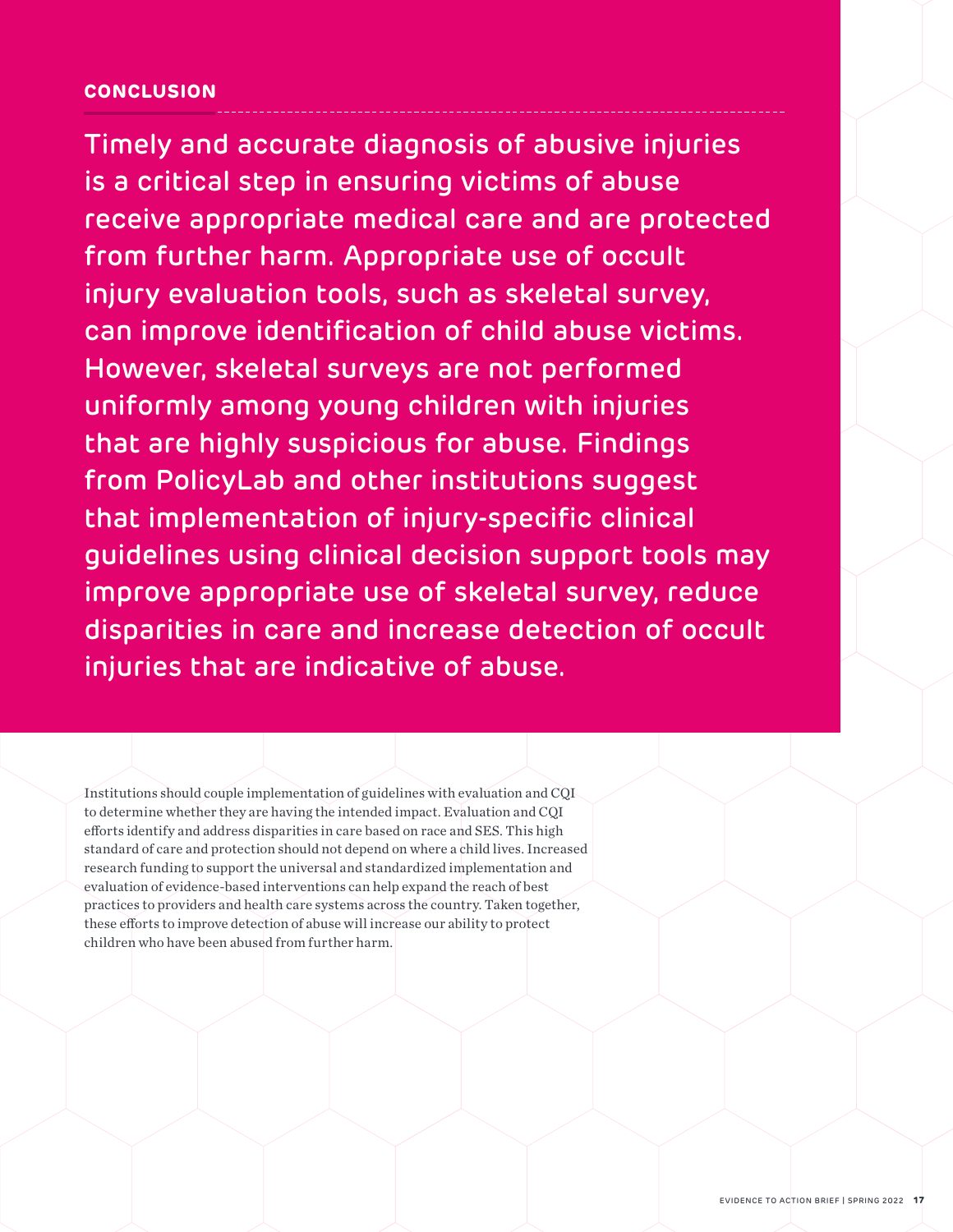#### **THE AUTHORS**

**Joanne Wood, MD, MSHP**, is a faculty member at PolicyLab, an associate professor of pediatrics at the University of Pennsylvania Perelman School of Medicine and an attending physician at CHOP. She is also the director of research and the Child Abuse Pediatrics Fellowship director for Safe Place: Center for Child Protection and Health at CHOP.

**Christine Weirich Paine, MPH**, is a human services planner/evaluator II at the North Carolina Department of Health and Human Services. She is the evaluation consultant of North Carolina PREPare for Success, part of the state's Teen Pregnancy Prevention Initiatives.

**Caroline La Rochelle, MPH**, is a policy and strategy senior associate at PolicyLab.

#### **ACKNOWLEDGEMENTS**

For their review and input, we would like to thank:

- Dr. Daniel Lindberg, Colorado Children's Hospital
- Dr. James Anderst, Children's Mercy Kansas City

#### **SUGGESTED CITATION**

Wood JN, Paine CW, La Rochelle C. *Improving Child Physical Abuse Detection & Reducing Disparities Within and Between Hospital Settings*. PolicyLab at Children's Hospital of Philadelphia; 2022. Retrieved from *[bitly.com/Child-Abuse-](https://bitly.com/Child-Abuse-Detection-Brief)[Detection-Brief](https://bitly.com/Child-Abuse-Detection-Brief)*

#### **REFERENCES**

- 1. Leventhal JM, Gaither JR. Incidence of serious injuries due to physical abuse in the United States: 1997 to 2009. *Pediatrics*. 2012;130(5):e847–852.
- 2. U.S. Department of Health and Human Services, Administration for Children and Families, Administration on Children, Youth and Families, Children's Bureau. *Child Maltreatment 2019*. Washington, D.C. 2021.
- 3. Jenny C, Hymel KP, Ritzen A, Reinert SE, Hay TC. Analysis of missed cases of abusive head trauma. *JAMA*. 1999;281(7):621–626.
- 4. Oral R, Yagmur F, Nashelsky M, Turkmen M, Kirby P. Fatal abusive head trauma cases: consequence of medical staff missing milder forms of physical abuse. *Pediatr Emerg Care*. 2008;24(12):816–821.
- 5. Ravichandiran N, Schuh S, Bejuk M, et al. Delayed identification of pediatric abuse-related fractures. *Pediatrics*. 2010;125(1):60–66.
- 6. Sheets LK, Leach ME, Koszewski IJ, Lessmeier AM, Nugent M, Simpson P. Sentinel injuries in infants evaluated for child physical abuse. *Pediatrics*. 2013;131(4):701–707.
- 7. Thorpe EL, Zuckerbraun NS, Wolford JE, Berger RP. Missed opportunities to diagnose child physical abuse. *Pediatr Emerg Care*. 2014;30(11):771–776.
- 8. Oral R, Blum KL, Johnson C. Fractures in young children: are physicians in the emergency department and orthopedic clinics adequately screening for possible abuse? *Pediatr Emerg Care*. 2003;19(3):148–153.
- 9. Pierce MC, Kaczor K, Acker D, Carle M, Webb T, Brenze AJ. Bruising Missed as a Prognostic Indicator of Future Fatal and Near-Fatal Physical Child Abuse. *Pediatric Academic Societies* 2008.
- 10. Letson MM, Cooper JN, Deans KJ, et al. Prior opportunities to identify abuse in children with abusive head trauma. *Child Abuse Negl*. 2016;60:36–45.
- 11. American Academy of Pediatrics. Diagnostic imaging of child abuse. *Pediatrics*. 2009;123(5):1430–1435.
- 12. American College of Radiology. ACR-SPR practice parameter for the performance and interpretation of skeletal surveys in children. 2016; *[https://www.acr.org/-/media/ACR/Files/Practice-Parameters/Skeletal-](https://www.acr.org/-/media/ACR/Files/Practice-Parameters/Skeletal-Survey.pdf)[Survey.pdf](https://www.acr.org/-/media/ACR/Files/Practice-Parameters/Skeletal-Survey.pdf)*
- 13. Christian CW and the American Academy of Pediatrics Committee on Child Abuse and Neglect. The evaluation of suspected child physical abuse. *Pediatrics*. 2015;135(5):e1337–1354.
- 14. Wood JN, Fakeye O, Feudtner C, Mondestin V, Localio R, Rubin DM. Development of guidelines for skeletal survey in young children with fractures. *Pediatrics*. 2014;134(1):45–53.
- 15. Wood JN, Fakeye O, Mondestin V, Rubin DM, Localio R, Feudtner C. Development of hospital-based guidelines for skeletal survey in young children with bruises. *Pediatrics*. 2015;135(2):e312–320.
- 16. Paine CW, Scribano PV, Localio R, Wood JN. Development of guidelines for skeletal survey in young children with intracranial hemorrhage. *Pediatrics*. 2016;137(4).
- 17. Leventhal JM, Martin KD, Gaither JR. Using U.S. data to estimate the incidence of serious physical abuse in children. *Pediatrics*. 2012;129(3):458–64.
- 18. Parks S, Sugerman D, Xu L, Coronado V. Characteristics of non-fatal abusive head trauma among children in the USA, 2003–2008: application of the CDC operational case definition to national hospital inpatient data. *Injury Prevention*. 2012;18(6):392–8.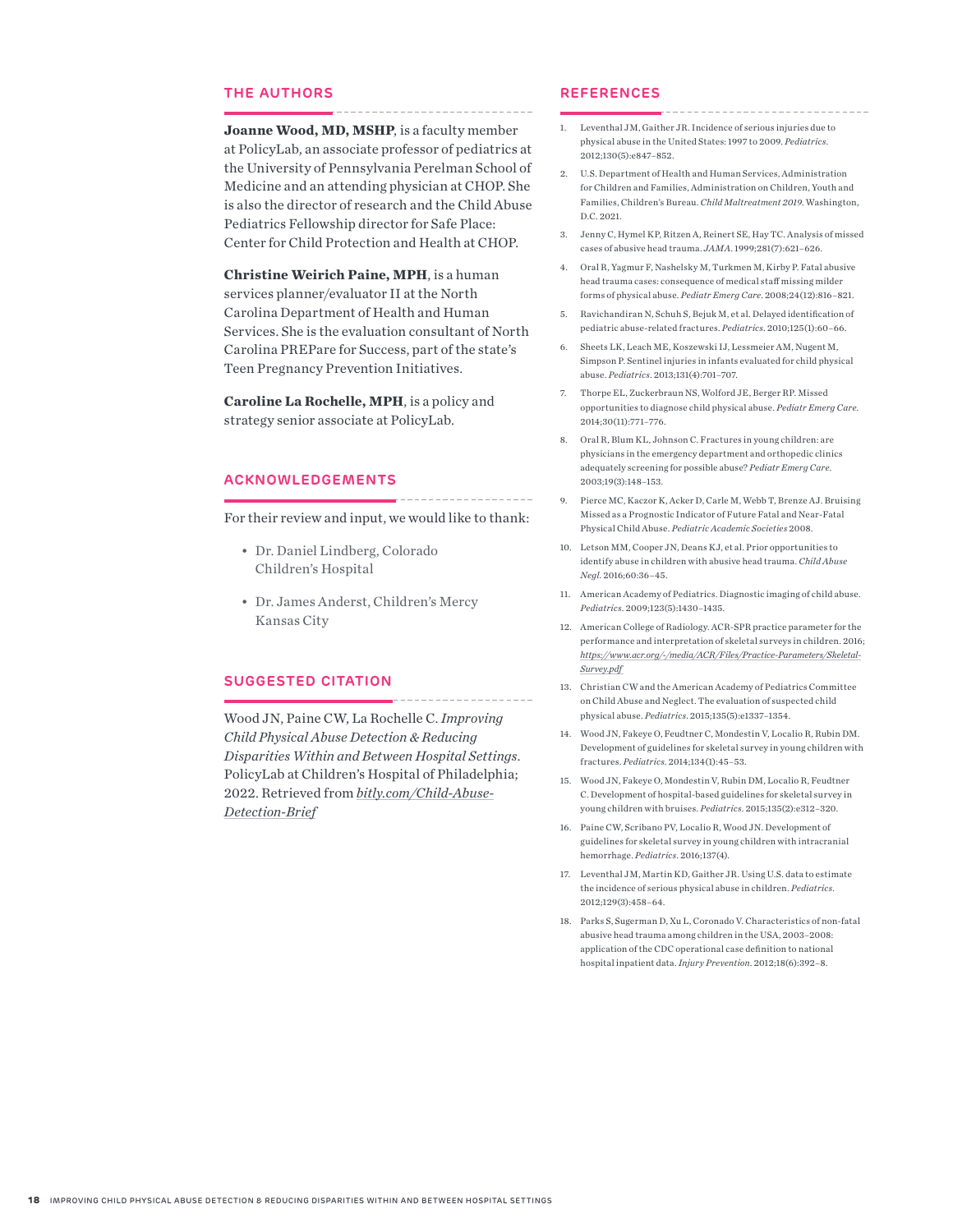- 19. Felitti VJ, Anda RF, Nordenberg D, et al. Relationship of childhood abuse and household dysfunction to many of the leading causes of death in adults. The Adverse Childhood Experiences (ACE) Study. *Am J Prev Med*. 1998;14(4):245–258.
- 20. Chartier MJ, Walker JR, Naimark B. Separate and cumulative effects of adverse childhood experiences in predicting adult health and health care utilization. *Child Abuse Negl*. 2010;34(6):454–464.
- 21. Middlebrooks JS, Audage NC. The Effects of Childhood Stress on Health Across the Lifespan. In: Centers for Disease Control and Prevention; National Center for Injury Prevention and Control, ed. Atlanta, GA 2008.
- 22. Flaherty EG, Thompson R, Litrownik AJ, et al. Effect of early childhood adversity on child health. *Arch Pediatr Adolesc Med*. 2006;160(12):1232–1238.
- 23. Lane W, Dubowitz H. What factors affect the identification and reporting of child abuse-related fractures? *Clin Orthop Relat Res*. 2007;461:219–225.
- 24. Barber I, Perez-Rossello JM, Wilson CR, Silvera MV, Kleinman PK. Prevalence and relevance of pediatric spinal fractures in suspected child abuse. *Pediatr Radiol*. 2013;43(11):1507–1515.
- 25. Duffy SO, Squires J, Fromkin JB, Berger RP. Use of skeletal surveys to evaluate for physical abuse: Analysis of 703 consecutive skeletal surveys. *Pediatrics*. 2011;127(1):e47–52.
- 26. Hansen KK, Campbell KA. How useful are skeletal surveys in the second year of life? *Child Abuse Negl*. 2009;33(5):278–281.
- 27. Karmazyn B, Lewis ME, Jennings SG, Hibbard RA, Hicks RA. The prevalence of uncommon fractures on skeletal surveys performed to evaluate for suspected abuse in 930 children: Should practice guidelines change? *Am J Roentgenol*. 2011;197(1):W159–163.
- 28. Lindberg DM, Berger RP, Reynolds MS, Alwan RM, Harper NS. Yield of skeletal survey by age in children referred to abuse specialists. *J Pediatr*. 2014;164(6):1268–1273 e1261.
- 29. Day F, Clegg S, McPhillips M, Mok J. A retrospective case series of skeletal surveys in children with suspected non-accidental injury. *J Clin Forensic Med*. 2006;13(2):55–59.
- 30. Berger RP, A. P, S. G, M. S. Effective radiation dose in a skeletal survey performed for suspected child abuse. *The Journal of Pediatrics*. 2016;171:310–312.
- 31. Kellogg ND, American Academy of Pediatrics Committee on Child Abuse and Neglect. Evaluation of suspected child physical abuse. *Pediatrics*. 2007;119(6):1232–1241.
- 32. Deye KP, Berger RP, Lindberg DM, Ex SI. Occult abusive injuries in infants with apparently isolated skull fractures. *J Trauma Acute Care Surg*. 2013;74(6):1553–1558.
- 33. Wood JN, Christian CW, Adams CM, Rubin DM. Skeletal surveys in infants with isolated skull fractures. *Pediatrics*. 2009;123(2):e247–252.
- 34. Wood JN, Hall M, Schilling S, Keren R, Mitra N, Rubin DM. Disparities in the evaluation and diagnosis of abuse among infants with traumatic brain injury. *Pediatrics*. 2010;126(3):408–414.
- 35. Barber I, Perez-Rossello JM, Wilson CR, Kleinman PK. The yield of high-detail radiographic skeletal surveys in suspected infant abuse. *Pediatr Radiol*. 2015;45(1):69–80.
- 36. Rangel EL, Cook BS, Bennett BL, Shebesta K, Ying J, Falcone RA. Eliminating disparity in evaluation for abuse in infants with head injury: use of a screening guideline. *J Pediatr Surg*. 2009;44(6):1229–1234; discussion 1234–1235.
- 37. Higginbotham N, Lawson K, Gettig K, et al. Utility of a child abuse screening guideline in an urban pediatric emergency department. *J Trauma Acute Care Surg*. 2014;76(3):871–877.
- 38. Laskey AL, Stump TE, Perkins SM, Zimet GD, Sherman SJ, Downs SM. Influence of race and socioeconomic status on the diagnosis of child abuse: a randomized study. *J Pediatr*. 2012;160(6):1003–1008 e1001.
- 39. Lane WG, Rubin DM, Monteith R, Christian CW. Racial differences in the evaluation of pediatric fractures for physical abuse. *JAMA*. 2002;288(13):1603–1609.
- 40. Wood JN, Feudtner C, Medina SP, Luan X, Localio R, Rubin DM. Variation in occult injury screening for children with suspected abuse in selected US children's hospitals. *Pediatrics*. 2012;130(5):853–860.
- 41. Wood JN, French B, Song L, Feudtner C. Evaluation for occult fractures in injured children. *Pediatrics*. 2015;136(2).
- 42. HealthIT.gov. What is Clinical Decision Support (CDS)? *[https://www.healthit.gov/policy-researchers](https://www.healthit.gov/policy-researchers-implementers/clinical-decision-support-cds)[implementers/clinical-decision-support-cds](https://www.healthit.gov/policy-researchers-implementers/clinical-decision-support-cds)*. Content last reviewed on April 10, 2018.
- 43. Stavas N, Paine C, Song L, Shults J, Wood J. Impact of child abuse clinical pathways on skeletal survey performance in high-risk infants. *Acad Pediatr*.  $2020:20(1):39-45$
- 44. Grol R. Successes and failures in the implementation of evidence-based guidelines for clinical practice. *Med Care*. 2001;39(8 Suppl 2):II46–54.
- 45. Deutsch SA, Henry MK, Lin W, et al. Quality improvement initiative to improve abuse screening among infants with extremity fractures. *Pediatr Emerg Care*. 2019;35(9):643–650.
- 46. Crumm CE, Brown ECB, Thomas-Smith S, Yu DTY, Metz JB, Feldman KW. Evaluation of an emergency department high-risk bruising screening protocol. *Pediatrics*. 2021;147(4).
- 47. McGinn T, Feldstein DA, Barata I, et al. Dissemination of child abuse clinical decision support: Moving beyond a single electronic health record. *Int J Med Inform*. 2021;147:104349.
- 48. *Building Benchmarks for Pediatric Care: Patients Hospitalized for Asthma, Bronchiolitis and Pneumonia*. Children's Hospital Association; July 8 2016.
- 49. Prior M, Guerin M, Grimmer-Somers K. The effectiveness of clinical guideline implementation strategies—a synthesis of systematic review findings. *J Eval Clin Pract*. 2008;14(5):888–897.
- 50. Sidebotham PD, Pearce AV. Audit of child protection procedures in accident and emergency department to identify children at risk of abuse. *BMJ*. 1997;315(7112):855–856.
- 51. Pless IB, Sibald AD, Smith MA, Russell MD. A reappraisal of the frequency of child abuse seen in pediatric emergency rooms. *Child Abuse Negl*. 1987;11(2):193–200.
- 52. Chassin MR, Loeb JM. The ongoing quality improvement journey: Next stop, high reliability. *Health Aff (Millwood)*. 2011;30(4):559–568.
- 53. Lindberg DM, Wood JN, Campbell KA, et al. Research priorities for a multi-center child abuse pediatrics network—CAPNET. *Child Abuse Negl*. 2017;65:152–157.
- 54. Lindberg DM, Scribano PV. A child abuse research network: Now what? *Child Abuse Negl*. 2017;70:406–407.
- 55. Pediatric Health Information System. *[https://www.](https://www.childrenshospitals.org/phis) [childrenshospitals.org/phis](https://www.childrenshospitals.org/phis)*. Accessed May 9, 2021.
- 56. Peterson C, Florence C, Klevens J. The economic burden of child maltreatment in the United States, 2015. *Child Abuse Negl*. 2018;86:178–183.
- 57. Office of Extramural Research, National Institutes of Health, U.S. Department of Health and Human Services. Estimates of Funding for Various Research, Condition, and Disease Categories. *Research Portfolio Online Reporting Tools (RePORT)*. February 10, 2016.
- 58. Wildeman C, Emanuel N, Leventhal JM, Putnam-Hornstein E, Waldfogel J, Lee H. The prevalence of confirmed maltreatment among US children, 2004 to 2011. *JAMA Pediatr*. 2014;168(8):706–713.
- 59. Act 31 of 2014 Child Abuse Recognition and Reporting Continuing Education Providers. *[https://www.dos.](https://www.dos.pa.gov/ProfessionalLicensing/BoardsCommissions/Pages/Act-31.aspx) [pa.gov/ProfessionalLicensing/BoardsCommissions/](https://www.dos.pa.gov/ProfessionalLicensing/BoardsCommissions/Pages/Act-31.aspx) [Pages/Act-31.aspx](https://www.dos.pa.gov/ProfessionalLicensing/BoardsCommissions/Pages/Act-31.aspx)*. Accessed May 13, 2021.
- 60. Mandated Training Related to Child Abuse. *[http://](http://www.op.nysed.gov/training/camemo.htm) [www.op.nysed.gov/training/camemo.htm](http://www.op.nysed.gov/training/camemo.htm)*.
- 61. 2021/2022 Prevention Resource Guide. U.S. Department of Health and Human Services Children's Bureau Office on Child Abuse and Neglect; 2021.